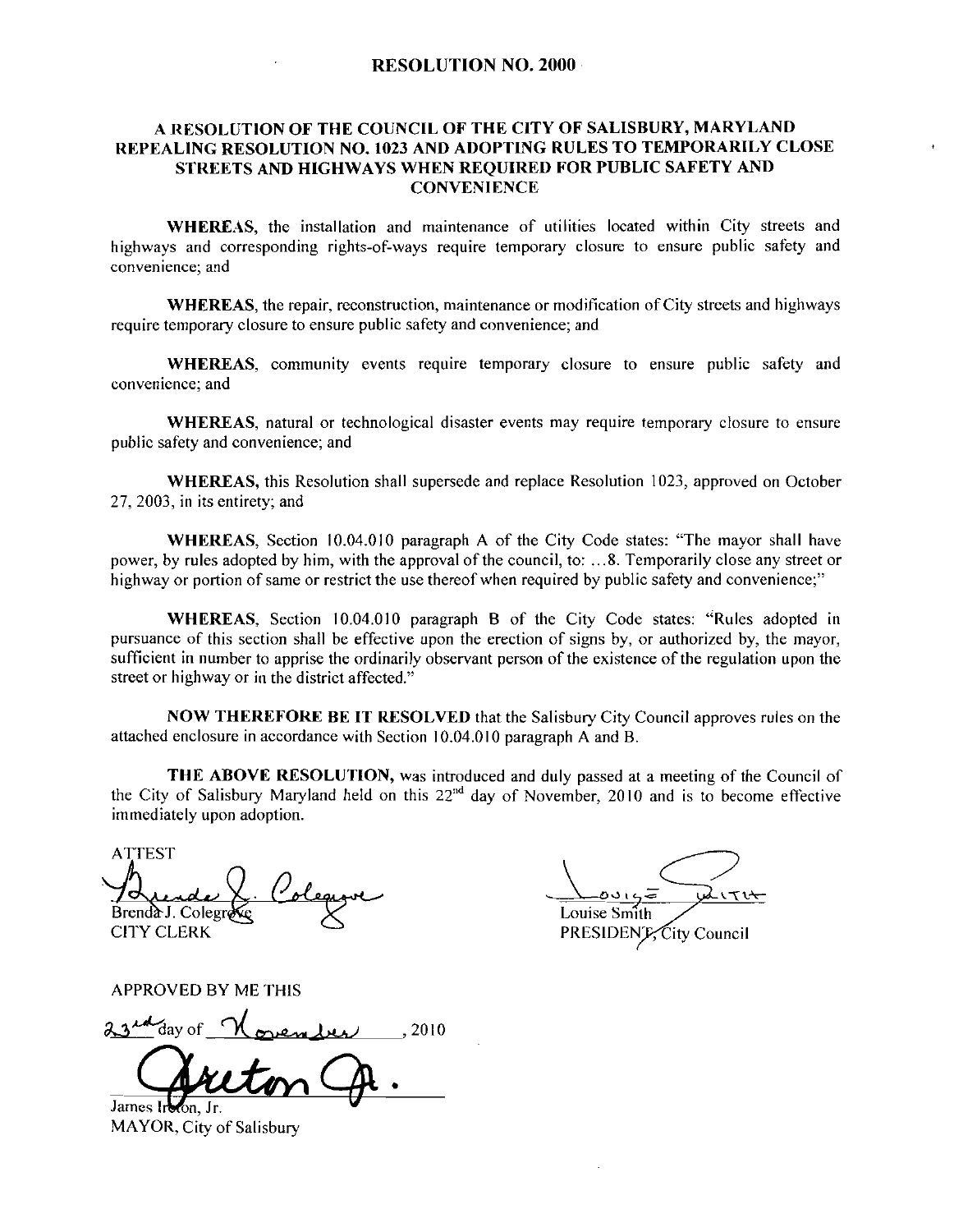City of Salightry

Salisbury **Wilhelm Card Idly**<br>II-America Cay<br>III II III II  $\begin{bmatrix}\n1 & 1 & 1 \\
1 & 1 & 1 \\
1 & 1 & 1 \\
1 & 1 & 1\n\end{bmatrix}$ 2010

125 NORTH DIVISION ST., RM 202 SALISBURY, MARYLAND 21801<br>
Tel: 410-548-3170<br>
Fax: 410-548-3107 Tel: 410-548-3170<br>Fax: 410-548-3107

> PUBLIC WORKS TERESA GARDNER, P.E. DIRECTOR

November 15 2010

JAMES IRETON, JR. **MAYOR** 

JOHN R. PICK **CITY ADMINISTRATOR** 

LORÉ L. CHAMBERS ASSISTANT CITY ADMINISTRATOR

MEMORANDUM

| TO:             | Teresa Gardner                    |
|-----------------|-----------------------------------|
| <b>FROM:</b>    | Dallas Baker                      |
| <b>SUBJECT:</b> | Revised Resolution 1023           |
| CC:             | Dale Pusey<br>Frank Ennis<br>File |

Attached please find a draft copy of a resolution: 1) repealing Resolution 1023 which Attached please find a dialt copy of a resolution. The repeating Resolution 1025 which governs the approval of temporary traffic control plans (TCPs) and; 2) adopting revisions to such rules. In its current form, Resolutio rules. In its current form, Resolution 1023 requires that all TCPs over 10 days in duration go to the Mayor for approval and TCPs over 29 days go to the City Council for approval. Resolution 1023 was adopted to ensure that the Mayor's Office and City Council would be kept informed of the impact that the City's various the administrative procedure necessary to obtain executive and legislative approval can cause significant delays and adversely impact the timely completion of construction projects. The new resolution gives sole approval of TCPs to the Public Works Director while still maintaining the<br>lines of communication between SPW and City leadership. The new resolution establishes criteria and time frames for notifying the Mayor and Council about traffic impacts (so they can

be kept aware of active construction projects within City limits).<br>The new resolution also allows for the establishment of along streets affected by the TCPs. Vehicles not in compliance be relocated to the nearest side str The new resolution also allows for the establishment of temporary "No Parking" zones along streets affected by the TCPs Vehicles not in compliance with the temporary zones would be relocated to the nearest side street at the owner's expense. Temporary zones are critical to the timely completion of a project. As an example, on the Waverly Drive Storm Drain project, SPW ran into several problems when performing utility and repaving work on roads with on-street parking. The Contractor, Public Works and the Police could not locate vehicle owners to relocate parking. their vehicles out of the path of construction, despite early and frequent notification. Significant time was lost trying to find owners and no City Department was willing or had the authority to have the vehicles towed out of the way. The new resolution allows for the relocation of vehicles to an adjacent street as a last resort

**MARYLAND**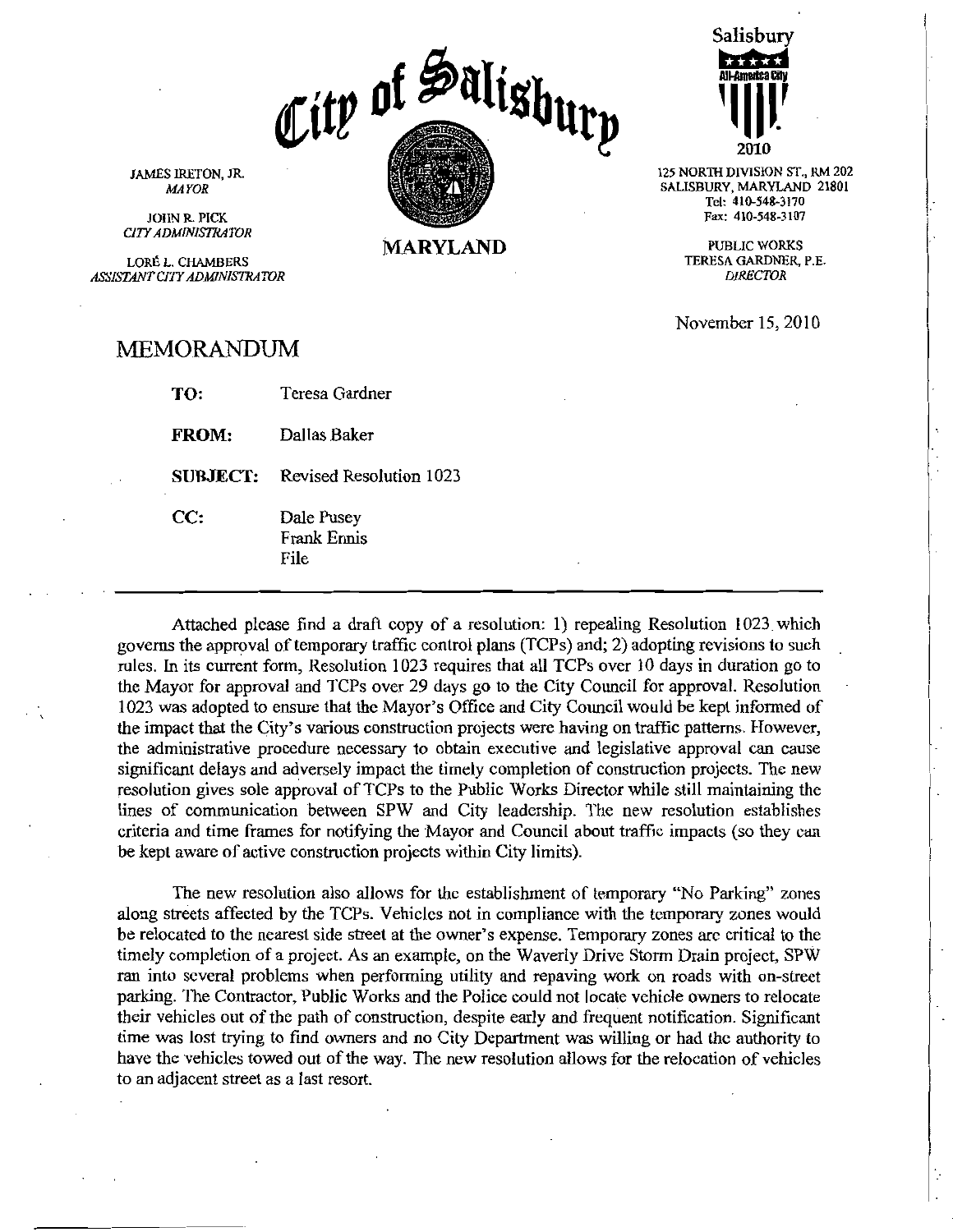Memo: Teresa Gardner November 15, 2010 Page 2

In addition, the new resolution grants authority to the Public Works Director to install, remove and/or modify permanent and temporary traffic control signs, including but not limited to speed limit signs, when, in the opinion of the Director, such revisions are necessary to address public safety issues within City rights-of-ways with notification to the Mayor's Office and Police In addition, the new resolution grants authority to the Public Works Director to install, remove and/or modify permanent and temporary traffic control signs, including but not limited to speed limit signs, when, in the opi Department of any changes

Please let me know if there are any questions.

Dulloo Beke

Dallas Baker, P.E. Project Engineer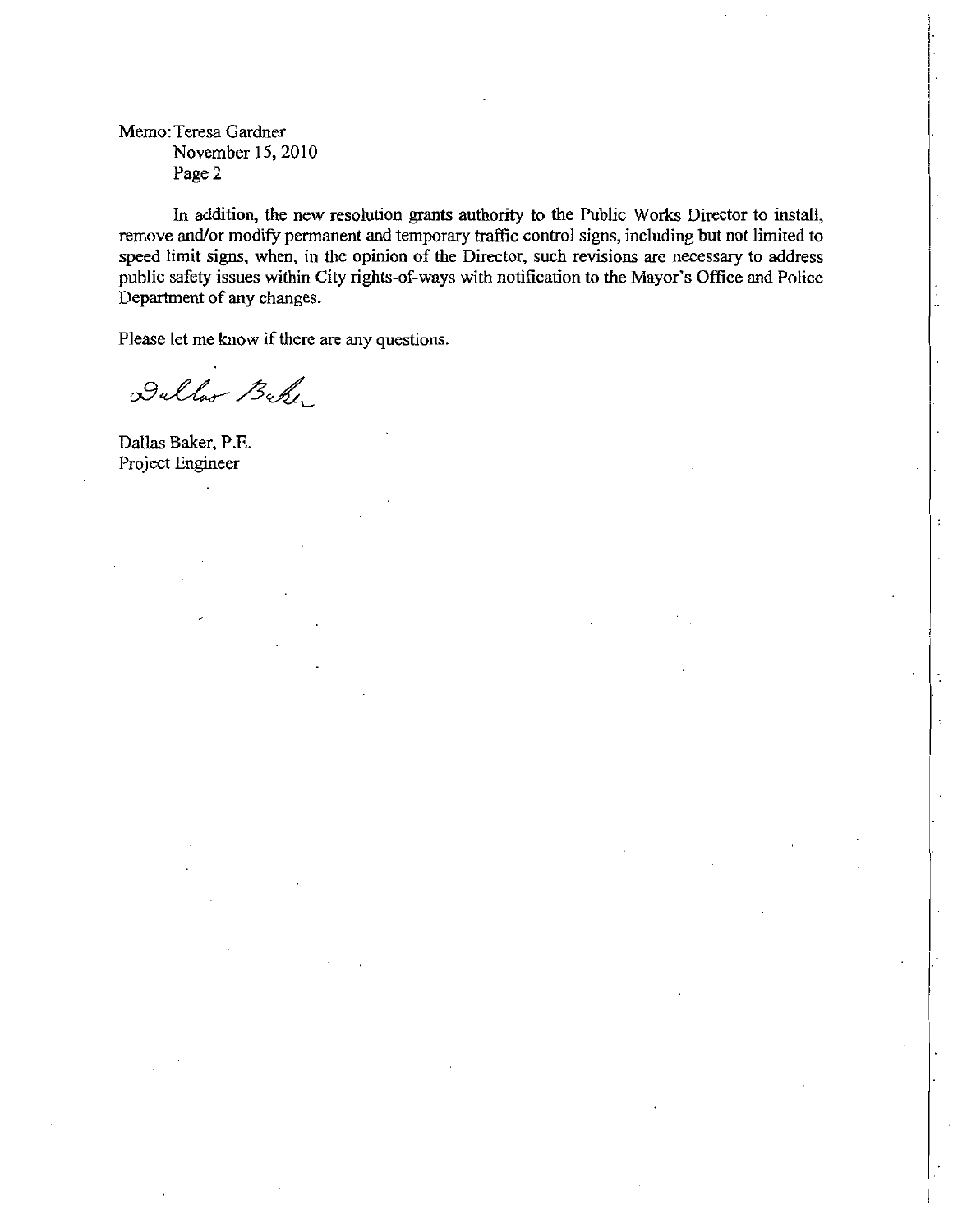## Title: Street Closure Rules to Supplement the City of Salisbury Municipal Code

1. Purpose. To provide rules on street and highway temporary closures as specified in Section 1. Purpose. To provide rules on street and highway temporary closure 10.04.010 paragraph A-8 of the Municipal Code of the City of Salisbury.

2. Overview. There are various types of temporary road and highway closures typically conducted within the City. They include but are not necessarily limited to:

a. Emergency Response. Police, fire and natural or technological disaster events will cause street closures lasting from hours to many days

**b. Community Events.** The City closes streets for community and athletic events on a regular basis The closure period ranges from an hour for an athletic event to several days such as the Salisbury Festival

c. Contractor Installing, Repairing or Maintaining Infrastructure. There are **c. Contractor Installing, Repairing or Maintaining Infrastructure.** There are numerous contractors and utility companies that perform work within the street right-ofway that cause road closures that last one to more than sixty days.

d. City Public Works Maintenance and Repair Work. Five Public Works organizations routinely close streets to perform maintenance repair or installation of infrastructure. These are the Water and Sewer Division, Street Division, Parks Division, Traffic Division and the Engineering Division

## 3 City Council Delegated Authorities with the Approval of the Mayor

a. The Director of Public Works, Chief of Police and Fire Chief are each authorized to close streets when required for public safety and convenience

b The Director of Public Works shall be authorized to approve temporary traffic control plans (TCPs).

c. The Director of Public Works, Police Chief and Fire Chief shall be allowed to establish no parking zones along any street affected by the temporary TCPs The Public Works Department, Police Department and Fire Department or their representatives shall be authorized to have any vehicles parked in the no parking zones towed out of the zone to the nearest adjacent street where legal parking is available, outside of the limits of project In the anti-<br>and parking zones along any street affected by the temporary TCPs. The Public Works<br>Department, Police Department and Fire Department or their representatives shall be<br>authorized to have any vehicles parked in advanced notification shall be provided including placement of advanced notices on non compliant vehicles, placement of notices on all homes adjacent to the work area and running public service announcement through Traffax (and Salisbury University as applicable) at least 72 hours prior to beginning work. All vehicle towing shall be approved by the Director of Public Works, Chief of Police or Fire Chief prior to initiating any towing

d. The Director of Public Works shall have the authority to install, remove and/or modify traffic control signs, including but not limited to speed limit signs, when, in the opinion of the Director, such revisions are necessary to address public safety issues within City rights-of-ways. The Director shall notify the Mayor's Office and Police Chief of any d. The Director of Public Works shall have the authority to install, remove and/or modify traffic control signs, including but not limited to speed limit signs, when, in the opinion of the Director, such revisions are nece revisions